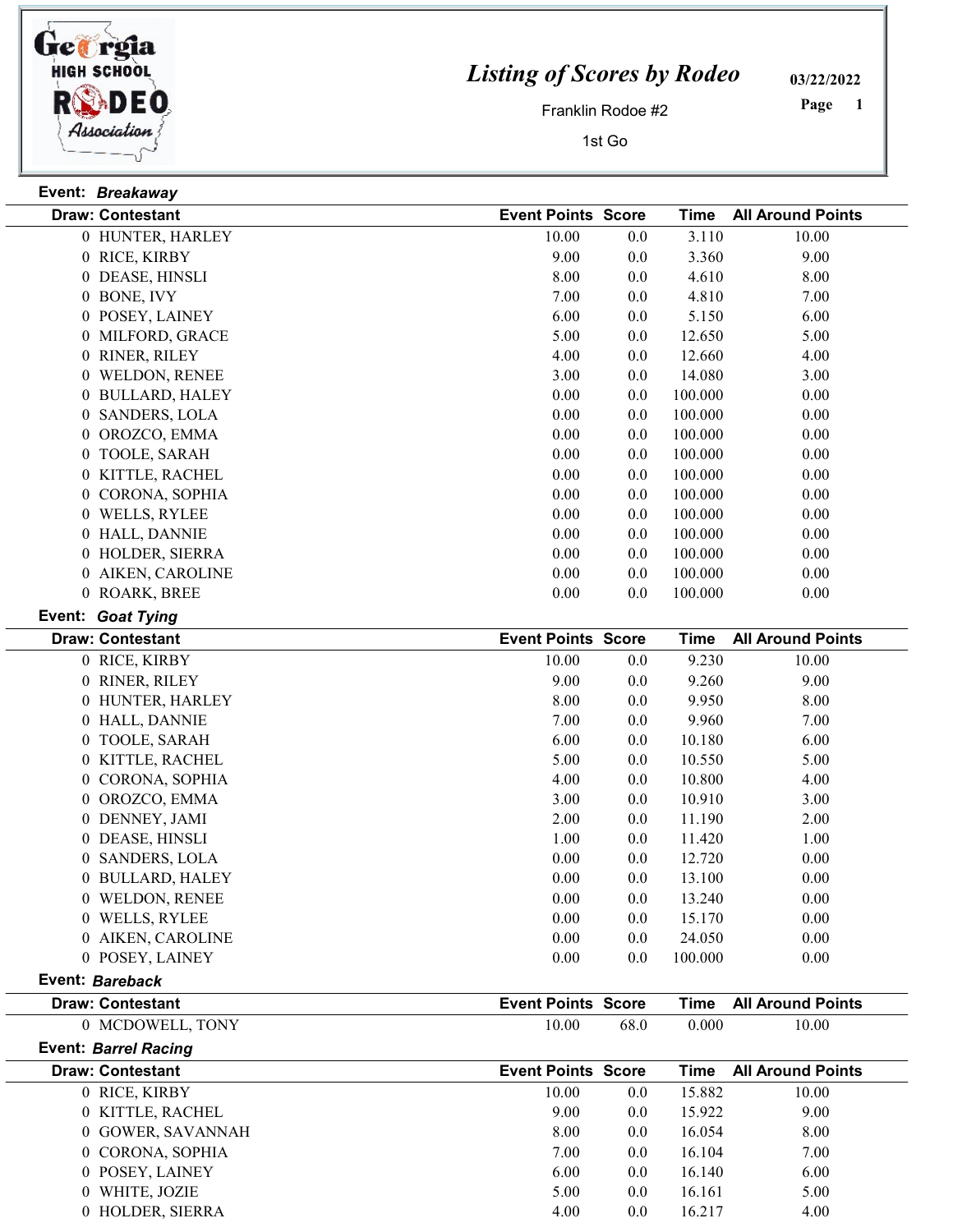| Get rgia                                  |       |                                   |                   |                  |                          |  |
|-------------------------------------------|-------|-----------------------------------|-------------------|------------------|--------------------------|--|
| <b>HIGH SCHOOL</b>                        |       | <b>Listing of Scores by Rodeo</b> |                   |                  |                          |  |
|                                           |       |                                   | Franklin Rodoe #2 |                  | Page<br>$\boldsymbol{2}$ |  |
| Association                               |       | 1st Go                            |                   |                  |                          |  |
|                                           |       |                                   |                   |                  |                          |  |
| 0 RINER, RILEY                            |       | 3.00                              | 0.0               | 16.307           | 3.00                     |  |
| 0 PFIEL, THERESA                          |       | 2.00                              | 0.0               | 16.335           | 2.00                     |  |
| 0 FURR, HANNAH                            |       | 1.00                              | 0.0               | 16.411           | 1.00                     |  |
| 0 BONE, IVY                               |       | 0.00                              | 0.0               | 16.497           | 0.00                     |  |
| 0 WELLS, RYLEE                            |       | 0.00                              | 0.0               | 16.544           | 0.00                     |  |
| 0 BUTLER, ELLIE                           |       | 0.00                              | 0.0               | 16.603           | 0.00                     |  |
| 0 HALL, DANNIE                            |       | $0.00\,$                          | 0.0               | 16.726           | 0.00                     |  |
| 0 GARLAND, PRESLEY                        |       | 0.00                              | 0.0               | 16.754           | 0.00                     |  |
| 0 HUFSTETLER, NICOLE                      |       | 0.00                              | 0.0               | 16.769           | 0.00                     |  |
| 0 DAY, LEALYN                             |       | 0.00                              | 0.0               | 17.200           | 0.00                     |  |
| 0 DENNEY, JAMI                            |       | 0.00                              | 0.0               | 17.293           | 0.00                     |  |
| 0 HOPEAU, LEILA                           |       | 0.00                              | 0.0               | 18.371           | 0.00                     |  |
| 0 BURNETT, TORI                           |       | 0.00                              | 0.0               | 18.530           | 0.00                     |  |
| 0 TRIBBLE, MAGGIE                         | (N/M) | 0.00                              | 0.0               | 19.864           | 0.00                     |  |
| 0 HAYES, LILLI                            |       | 0.00                              | 0.0               | 20.321           | 0.00                     |  |
| STANTON, BAYLEE<br>$\theta$               |       | 0.00                              | 0.0               | 21.309           | 0.00                     |  |
| 0 DEASE, HINSLI                           |       | 0.00                              | 0.0               | 22.066           | 0.00                     |  |
| 0 HUNTER, HARLEY                          |       | 0.00                              | 0.0               | 22.068           | 0.00                     |  |
| 0 AIKEN, CAROLINE                         |       | 0.00                              | 0.0               | 22.087           | 0.00                     |  |
| 0 BROOKS, JENNA                           |       | 0.00                              | 0.0               | 23.446           | 0.00                     |  |
| SIMPSON, ANSLEY<br>0                      |       | 0.00                              | 0.0               | 26.199           | 0.00                     |  |
| 0 ROARK, BREE                             |       | 0.00                              | 0.0               | 27.663           | 0.00                     |  |
| 0 BULLARD, HALEY                          |       | 0.00                              | 0.0               | 100.000          | 0.00                     |  |
| CHADWICK, KIRSTIN<br>0                    |       | 0.00                              | 0.0               | 100.000          | 0.00                     |  |
| 0 WELLS, SHELBY                           |       | $0.00\,$                          | 0.0               | 100.000          | 0.00                     |  |
| 0 SHIRLEY, ROZALYNN<br>Event: Bull Riding |       | 0.00                              | 0.0               | 100.000          | 0.00                     |  |
| <b>Draw: Contestant</b>                   |       | <b>Event Points Score</b>         |                   | <b>Time</b>      | <b>All Around Points</b> |  |
| 0 ALLISTON, LEVI                          |       | 10.00                             | 76.0              | 0.000            | 10.00                    |  |
| SPENCE, LOGAN<br>0                        |       | 9.00                              | 74.0              | 0.000            | 9.00                     |  |
| 0 ANTONIO RIZZO, MARCO                    |       | 8.00                              | 58.0              | 0.000            | 8.00                     |  |
| 0 SULLIVAN, CARTER                        |       | 0.00                              | 0.0               | 0.000            | 0.00                     |  |
| 0 BARNETTE, JACKSON                       |       | $0.00\,$                          | 0.0               | 0.000            | $0.00\,$                 |  |
| 0 CARNES, LANDEN                          |       | 0.00                              | 0.0               | 0.000            | 0.00                     |  |
| <b>Event: Calf Roping</b>                 |       |                                   |                   |                  |                          |  |
| <b>Draw: Contestant</b>                   |       | <b>Event Points Score</b>         |                   | <b>Time</b>      | <b>All Around Points</b> |  |
| 0 ORR, TEIGAN<br>0 SAMPLES, ELI           |       | 10.00<br>9.00                     | 0.0               | 11.320<br>14.350 | 10.00<br>9.00            |  |
| 0 PAYTON, GUNTER                          |       | 8.00                              | 0.0               | 15.820           | 8.00                     |  |
| 0 WEST, BEAU                              |       | 7.00                              | 0.0<br>0.0        | 17.070           | 7.00                     |  |
| <b>BURGESS, HANK</b><br>0                 |       | 6.00                              | 0.0               | 18.810           | 6.00                     |  |
| OROZCO, KOLTON<br>$\overline{0}$          |       | 5.00                              | 0.0               | 19.010           | 5.00                     |  |
| THOMAS, LOGAN<br>0                        |       | 4.00                              | 0.0               | 19.750           | 4.00                     |  |
| 0 DENNEY, LUKE                            |       | 3.00                              | 0.0               | 21.380           | 3.00                     |  |
| 0 HARPER, ADISON                          |       | 2.00                              | 0.0               | 23.280           | 2.00                     |  |
| 0 TOWNSEND, ZACHARY                       |       | 0.00                              | 0.0               | 100.000          | 0.00                     |  |
| 0 GREEN, RILEY                            |       | 0.00                              | 0.0               | 100.000          | 0.00                     |  |
| SAPP, BALEY<br>0                          |       | 0.00                              | 0.0               | 100.000          | 0.00                     |  |
| GOBLE, CASH<br>$\overline{0}$             |       | 0.00                              | 0.0               | 100.000          | 0.00                     |  |
| <b>GRAY, NATHAN</b><br>0                  |       | 0.00                              | 0.0               | 100.000          | 0.00                     |  |
| CAGLE, CHRISTIAN<br>0                     |       | $0.00\,$                          | 0.0               | 100.000          | 0.00                     |  |
| 0 MILLER, TREVOR                          |       | 0.00                              | 0.0               | 100.000          | 0.00                     |  |
|                                           |       |                                   |                   |                  |                          |  |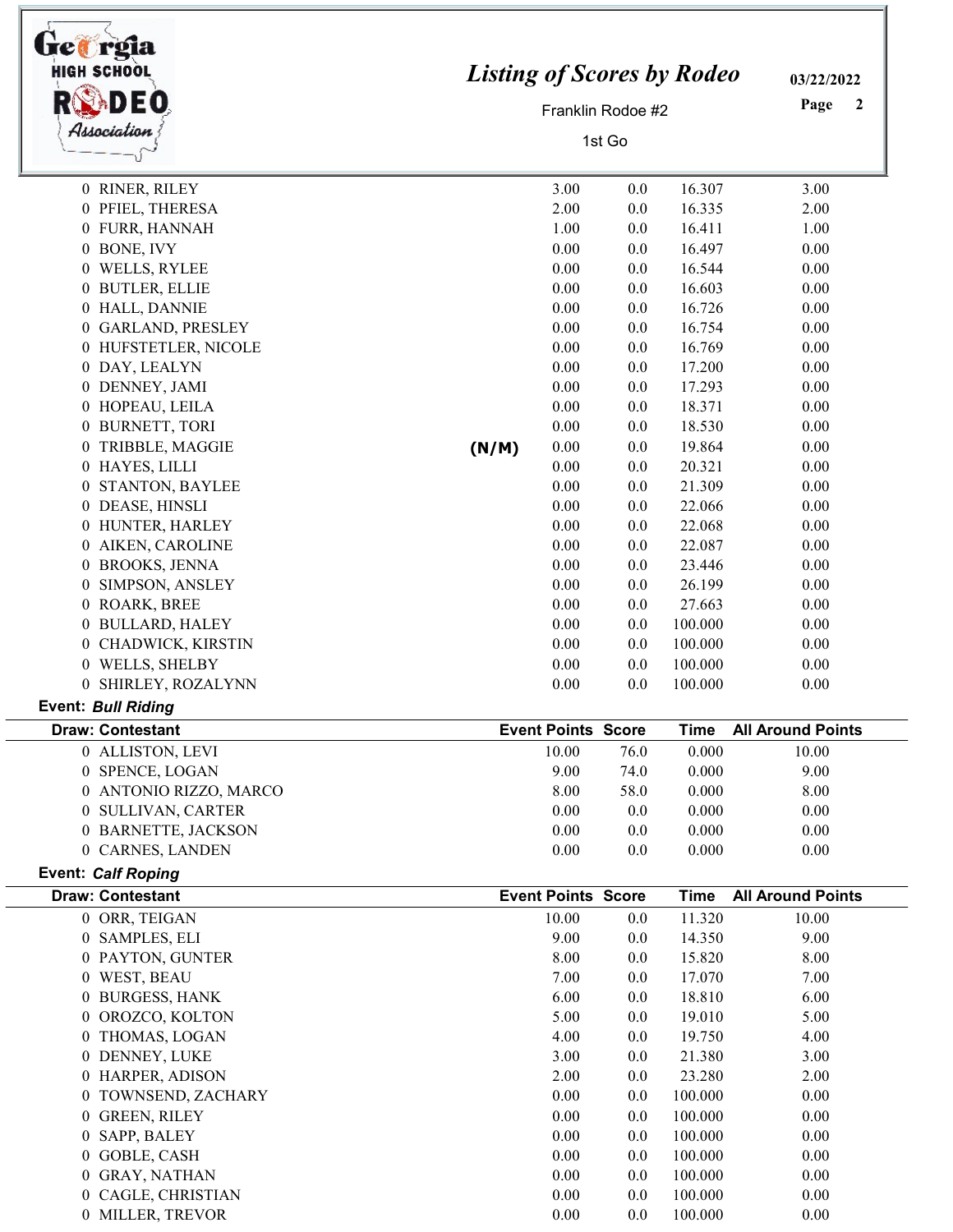| <b>HIGH SCHOOL</b>                         |                                          | <b>Listing of Scores by Rodeo</b><br>Franklin Rodoe #2 |            |                    |                          |  |
|--------------------------------------------|------------------------------------------|--------------------------------------------------------|------------|--------------------|--------------------------|--|
| Association                                | 1st Go                                   |                                                        |            |                    |                          |  |
|                                            |                                          |                                                        |            |                    |                          |  |
| 0 SAPP, JHETT                              |                                          | 0.00                                                   | 0.0        | 100.000            | 0.00                     |  |
| 0 BUCHANAN, GAVIN                          |                                          | 0.00                                                   | 0.0        | 100.000            | 0.00                     |  |
| 0 HOBSON, CHARLIE                          |                                          | 0.00                                                   | 0.0        | 100.000            | 0.00                     |  |
| 0 MOXLEY, LUKE                             |                                          | 0.00                                                   | 0.0        | 100.000            | 0.00                     |  |
| 0 MILFORD, GARRETT<br>0 WILEY, DREW        |                                          | 0.00<br>0.00                                           | 0.0<br>0.0 | 100.000<br>100.000 | 0.00                     |  |
| Event: Poles                               |                                          |                                                        |            |                    | 0.00                     |  |
| <b>Draw: Contestant</b>                    |                                          | <b>Event Points Score</b>                              |            | <b>Time</b>        | <b>All Around Points</b> |  |
| 0 HALL, DANNIE                             |                                          | 10.00                                                  | 0.0        | 21.081             | 10.00                    |  |
| 0 BUTLER, ELLIE                            |                                          | 9.00                                                   | 0.0        | 21.306             | 9.00                     |  |
| 0 RICE, KIRBY                              |                                          | 8.00                                                   | 0.0        | 21.561             | 8.00                     |  |
| 0 SIMPSON, ANSLEY                          |                                          | 7.00                                                   | 0.0        | 21.576             | 7.00                     |  |
| 0 KITTLE, RACHEL                           |                                          | 6.00                                                   | 0.0        | 21.643             | 6.00                     |  |
| 0 DENNEY, JAMI                             |                                          | 5.00                                                   | 0.0        | 22.490             | 5.00                     |  |
| 0 WELLS, RYLEE                             |                                          | 4.00                                                   | 0.0        | 22.662             | 4.00                     |  |
| 0 PFIEL, THERESA                           |                                          | 3.00                                                   | 0.0        | 23.140             | 3.00                     |  |
| 0 DAY, LEALYN                              |                                          | 2.00                                                   | 0.0        | 23.149             | 2.00                     |  |
| 0 WELLS, SHELBY                            |                                          | 1.00                                                   | 0.0        | 24.603             | 1.00                     |  |
| 0 HOPEAU, LEILA                            |                                          | 0.00                                                   | 0.0        | 25.082             | 0.00                     |  |
| 0 POSEY, LAINEY                            |                                          | 0.00                                                   | 0.0        | 26.170             | 0.00                     |  |
| 0 TRIBBLE, MAGGIE                          | (N/M)                                    | 0.00                                                   | 0.0        | 26.492             | 0.00                     |  |
| 0 BONE, IVY                                |                                          | 0.00                                                   | 0.0        | 26.548             | 0.00                     |  |
| 0 RINER, RILEY                             |                                          | 0.00                                                   | 0.0        | 26.750             | 0.00                     |  |
| 0 BURNETT, TORI                            |                                          | 0.00                                                   | 0.0        | 26.972             | 0.00                     |  |
| 0 BULLARD, HALEY                           |                                          | 0.00                                                   | 0.0        | 27.020             | 0.00                     |  |
| 0 DEASE, HINSLI                            |                                          | 0.00                                                   | 0.0        | 27.110             | 0.00                     |  |
| 0 CORONA, SOPHIA<br>0 AIKEN, CAROLINE      |                                          | 0.00<br>0.00                                           | 0.0        | 28.836             | 0.00                     |  |
| 0 BROOKS, JENNA                            |                                          | 0.00                                                   | 0.0<br>0.0 | 28.977<br>30.912   | 0.00<br>0.00             |  |
| 0 STANTON, BAYLEE                          |                                          | 0.00                                                   | 0.0        | 100.000            | 0.00                     |  |
| 0 CHADWICK, KIRSTIN                        |                                          | 0.00                                                   | 0.0        | 100.000            | 0.00                     |  |
| 0 HUFSTETLER, NICOLE                       |                                          | 0.00                                                   | 0.0        | 100.000            | 0.00                     |  |
| 0 GOWER, SAVANNAH                          |                                          | 0.00                                                   | 0.0        | 100.000            | $0.00\,$                 |  |
| 0 SHIRLEY, ROZALYNN                        |                                          | 0.00                                                   | 0.0        | 100.000            | 0.00                     |  |
| <b>Event: Steer Wrestling</b>              |                                          |                                                        |            |                    |                          |  |
| <b>Draw: Contestant</b>                    | <b>Event Points Score</b><br><b>Time</b> |                                                        |            |                    | <b>All Around Points</b> |  |
| 0 TOWNSEND, ZACHARY                        |                                          | 10.00                                                  | 0.0        | 6.300              | 10.00                    |  |
| 0 ORR, TEIGAN                              |                                          | 9.00                                                   | 0.0        | 8.180              | 9.00                     |  |
| 0 CAGLE, CHRISTIAN                         |                                          | 8.00                                                   | 0.0        | 18.200             | 8.00                     |  |
| 0 BURGESS, HANK                            |                                          | 0.00                                                   | 0.0        | 100.000            | 0.00                     |  |
| <b>Event: Team Roping</b>                  |                                          |                                                        |            |                    |                          |  |
| <b>Draw: Contestant</b>                    |                                          | <b>Event Points Score</b>                              |            | <b>Time</b>        | <b>All Around Points</b> |  |
| $0$ BONE, IVY $(1)$                        |                                          | 10.00                                                  | 0.0        | 8.210              | 10.00                    |  |
| 0 PAYTON, GUNTER (2)<br>0 RINER, RILEY (1) |                                          | 10.00<br>9.00                                          | 0.0        | 8.210<br>8.820     | 10.00                    |  |
| 0 BUCHANAN, GAVIN (2)                      |                                          | 9.00                                                   | 0.0<br>0.0 | 8.820              | 9.00<br>9.00             |  |
| 0 TOOLE, SARAH (1)                         |                                          | 8.00                                                   | 0.0        | 9.020              | 8.00                     |  |
| 0 DENNEY, LUKE (2)                         |                                          | 8.00                                                   | 0.0        | 9.020              | 8.00                     |  |
| 0 GRAY, NATHAN (1)                         |                                          | 7.00                                                   | 0.0        | 13.050             | 7.00                     |  |
| $0$ WEST, BEAU $(2)$                       |                                          | 7.00                                                   | 0.0        | 13.050             | 7.00                     |  |
|                                            |                                          |                                                        |            |                    |                          |  |